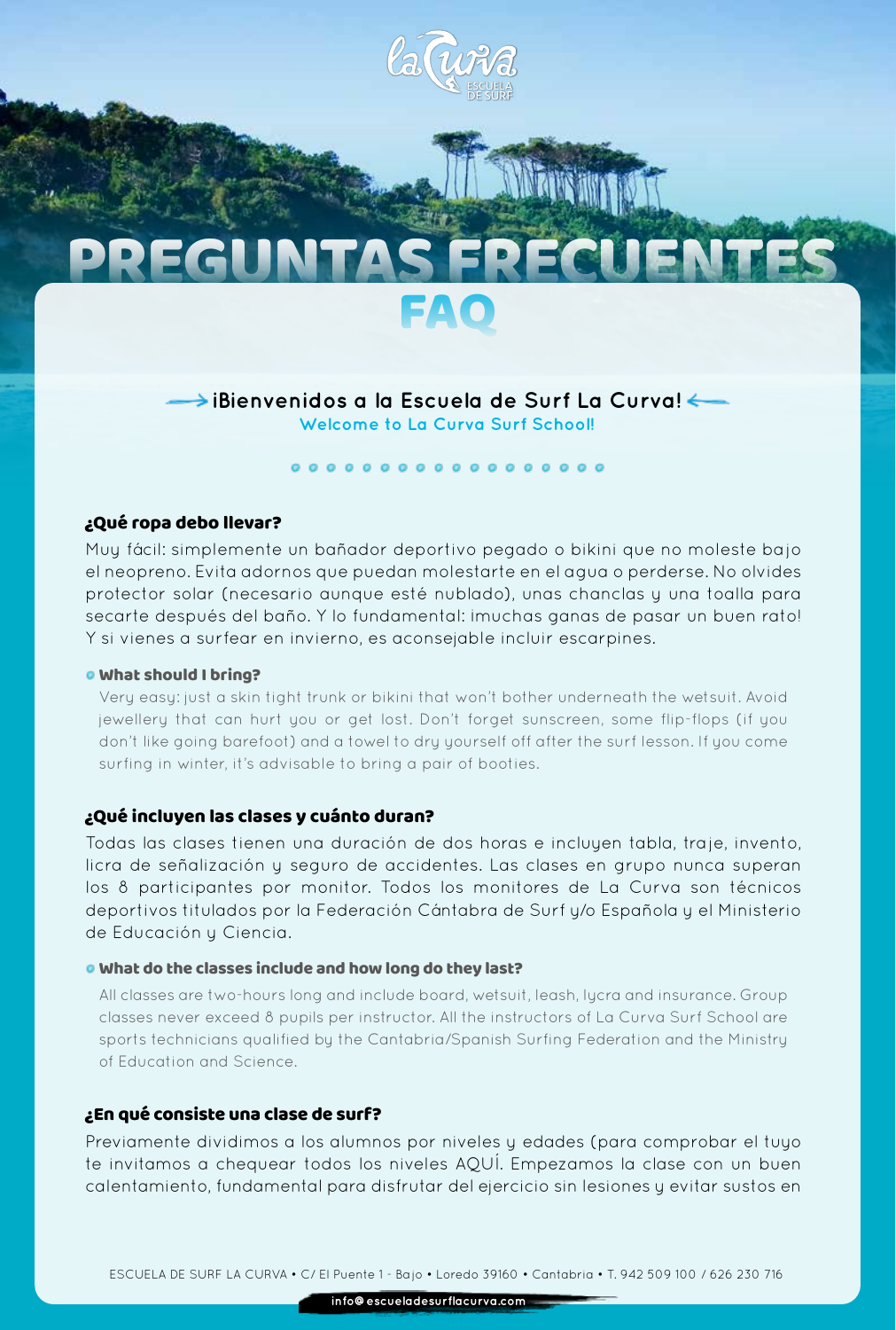

el agua. Después, unas breves nociones teóricas en la arena (unos 15-20 min, según necesite el grupo), una práctica en la orilla (hasta llegar al punto) y, el resto de la clase, ia coger olas! Dependiendo de tu nivel, el instructor entrará al agua con o sin tabla, y siempre estará ahí para corregir y ayudarte.

### What does a surfing class consist of?

The first thing we do is divide the participants by levels. To calculate yours, we invite you to check all our levels HERE. We start the class with a good warm up. Afterwards, a brief theoretical lesson on the beach (about 15-20 min, depending on the group's needs), a practice on the shore (until we get to the point) and the rest of the class, to catch waves!

#### ¿Puedo ir si nunca he surfeado?

¡Por supuesto, para eso estamos! Con nuestras clases de iniciación, entenderás los conceptos básicos para iniciarte y progresar rápidamente. En caso de haber surfeado en alguna otra escuela o por tu cuenta alguna vez, prueba nuestras clases y verás que el surf es realmente un deporte para todos.

#### **Can I go if I don't know how to surf?**

Of course, that's what we're here for! With our beginners' classes, you'll progress quickly and understand the basic concepts to get started in this sport.

#### No soy iniciación, tengo ya nivel. ¿Voy a dar clase en las espumas?

Por supuesto que no, por eso siempre os pedimos que indiquéis vuestro nivel en la ficha de inscripción con el fin de organizar los grupos por niveles. También es importante que comentes con tu monitor si tu objetivo es mejorar alguna de las técnicas, corregir maniobr as básicas, coger tus primeras paredes, una videocorrección, etc., de forma que podamos adaptarnos perfectamente a tus necesidades.

#### I'm not a beginner, I already know how to surf. Am I going to spend the lesson in the white water?

Of course not. That's why we always ask you to indicate your level in the registration form in order to organise the groups by levels. You should also comment with us if your objective is to improve any of the techniques in particular, correcting basic manoeuvres, etc. We'll be happy to provide you with the necessary information so that the instructor and the school can adapt the lesson to your needs.

 **info@escueladesurflacurva.com**